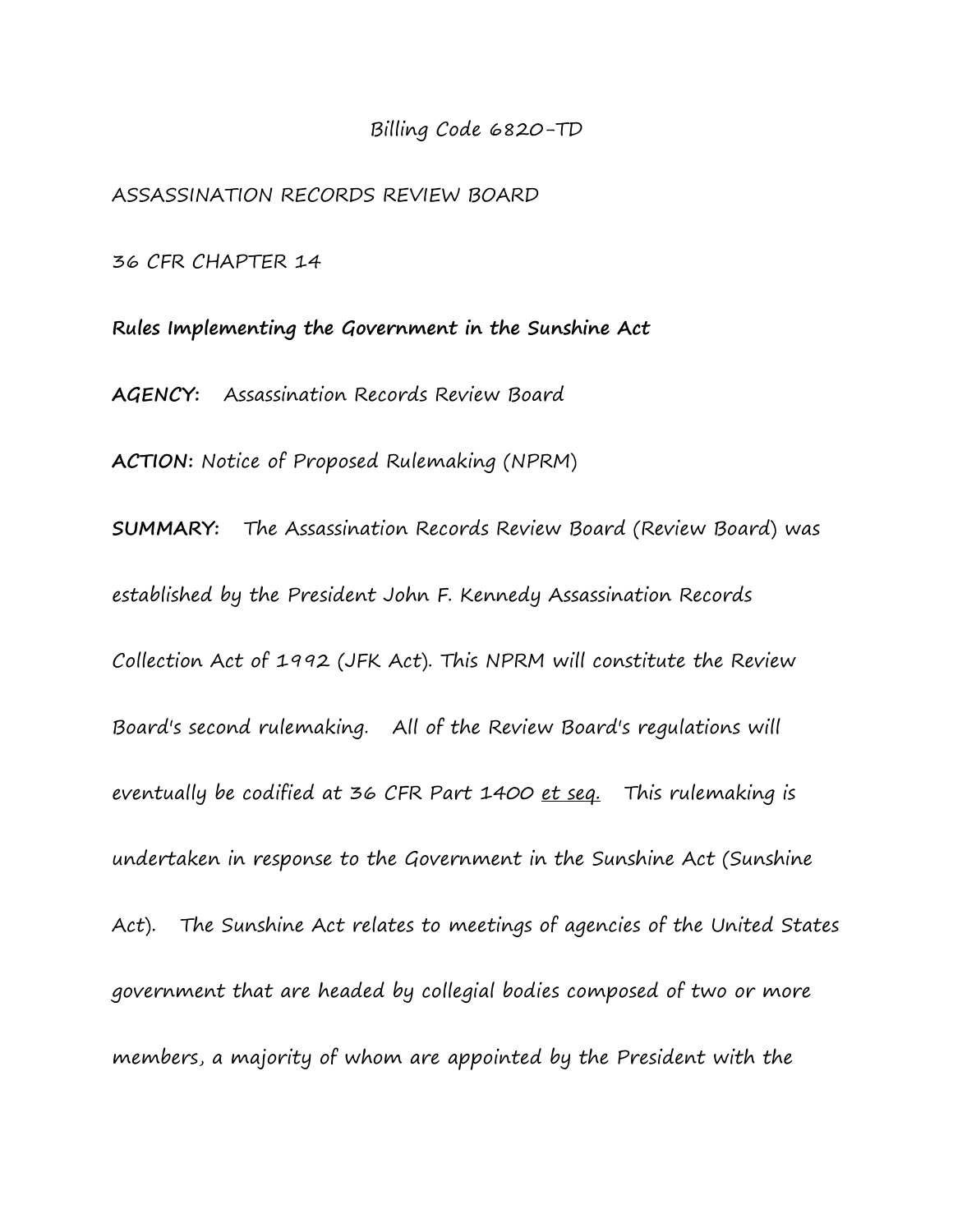advice and consent of the Senate. The Act provides that meetings, as defined in the Sunshine Act, shall be held in public except where stated exemptions apply. The Review Board invites comments from interested groups and members of the public on these proposed rules implementing the Sunshine Act.

**DATES:** To be considered, comments must be mailed or delivered to the address listed below by 5 p.m. on (Insert date 30 days after date of publication in FEDERAL REGISTER).

**ADDRESS:** Comments on these proposed regulations should be mailed, faxed, or delivered to the Assassination Records Review Board, 600 E Street, N.W., 2nd Floor, Washington, D.C. 20530 (Attention: Sunshine Act NPRM).All comments will be placed in the Review Board's public files and will be available for inspection between 8:30 a.m. and 4:30 p.m., Monday through Friday, in the Review Board's Public Reading Room at the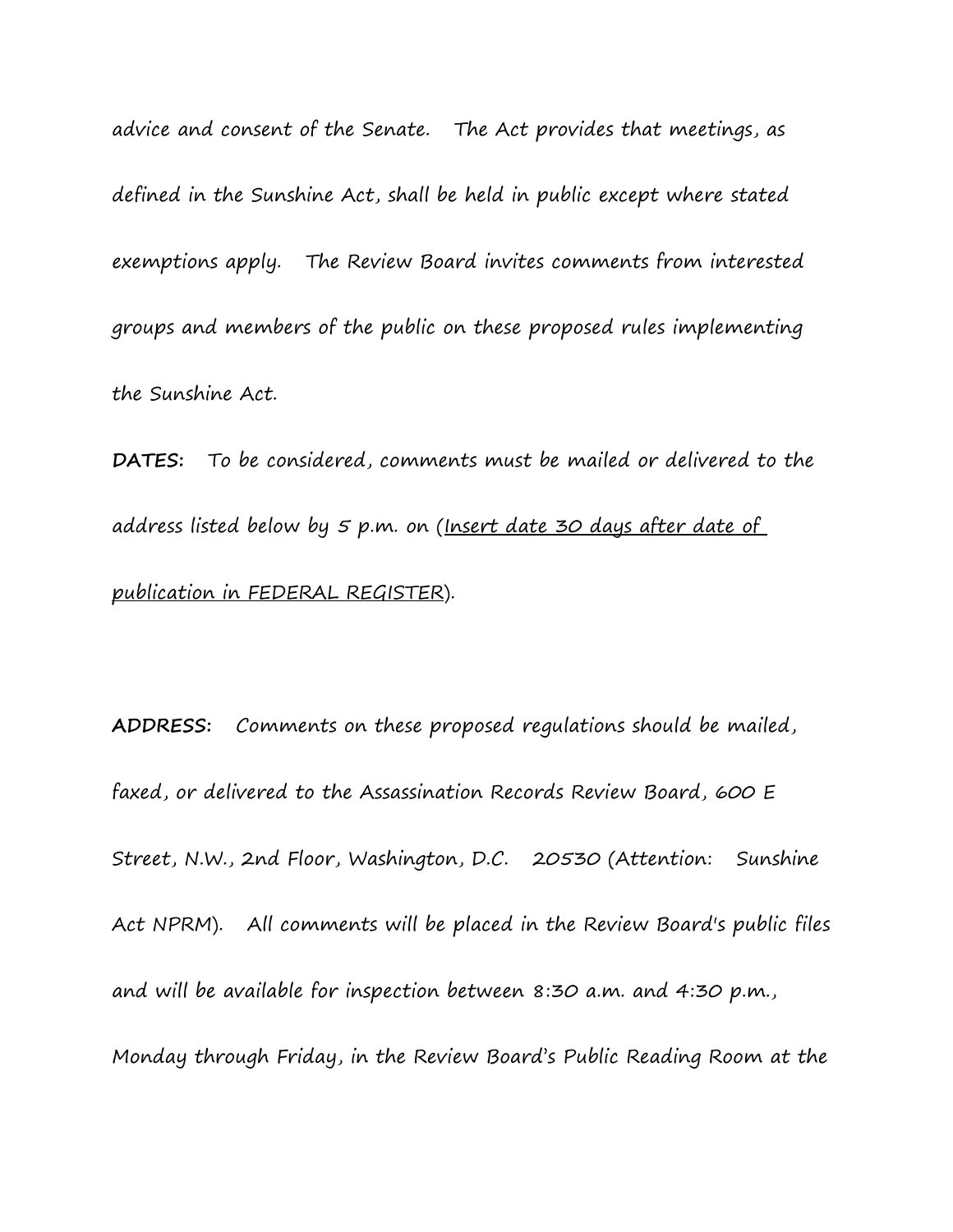same address. Comments should state prominently that they are being filed in response to the Review Board's Sunshine Act NPRM.

#### **FOR FURTHER INFORMATION CONTACT:**

T. Jeremy Gunn, Acting General Counsel, Assassination Records Review Board, 600 E Street, N.W., 2nd Floor, Washington, D.C. 20530, (202) 724-0088.

**SUPPLEMENTARY INFORMATION:** To discharge its responsibilities, the Review Board gathers as a collegial body at its Washington, D.C., office and at other locations as appropriate. Since the Review Board, including its staff, is a small agency, Review Board Members work both personally and collectively in the discharge of the Review Board's responsibilities. Review Board activities include such matters as: reviewing classified and restricted government records relating to the assassination of President Kennedy; determining whether such classified and restricted records should be opened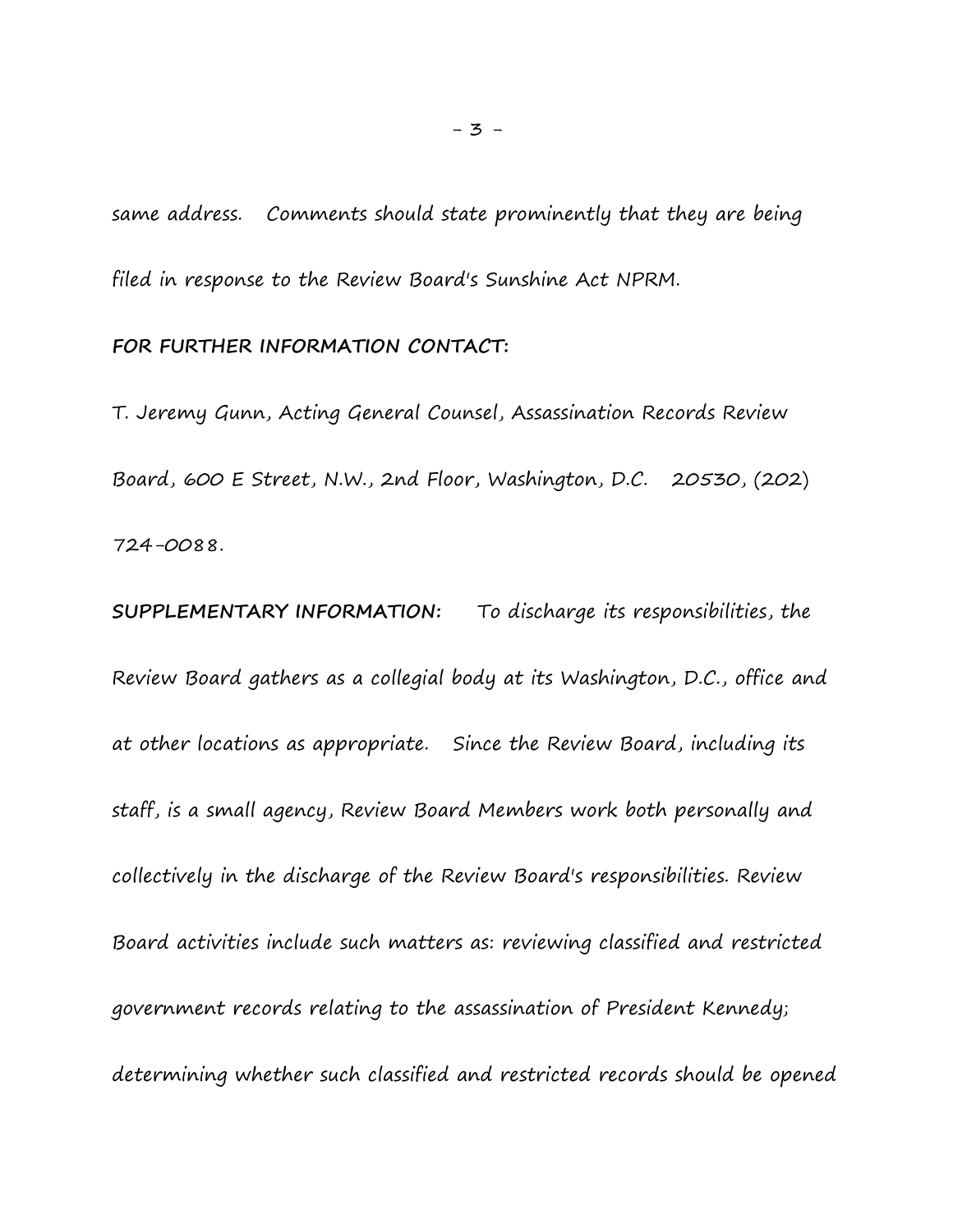and made available to the public; identifying additional assassination records in the possession of governments and individuals; holding public hearings related to assassination records; and ensuring government office compliance with the JFK Act.

 The Sunshine Act defines meetings and sets certain requirements for advance public notice of such meetings (5 U.S.C. § 552b(e)) and permits agencies to close meetings to public attendance and to withhold information regarding meetings where an agency finds that any of ten exemptions enumerated in the Sunshine Act applies, 5 U.S.C. § 552b(c). The Act further sets forth the procedures that must be followed by agencies in invoking one of these exemptions,  $5$  U.S.C. §  $552b(d)$ , (f). The Review Board is required to adopt, after opportunity for public comment, regulations to implement the Sunshine Act,  $5 \text{ U.S.C.}$  §  $552b(q)$ .

Consistent with the requirement of  $5$  U.S.C. §  $552b(q)$ , the proposed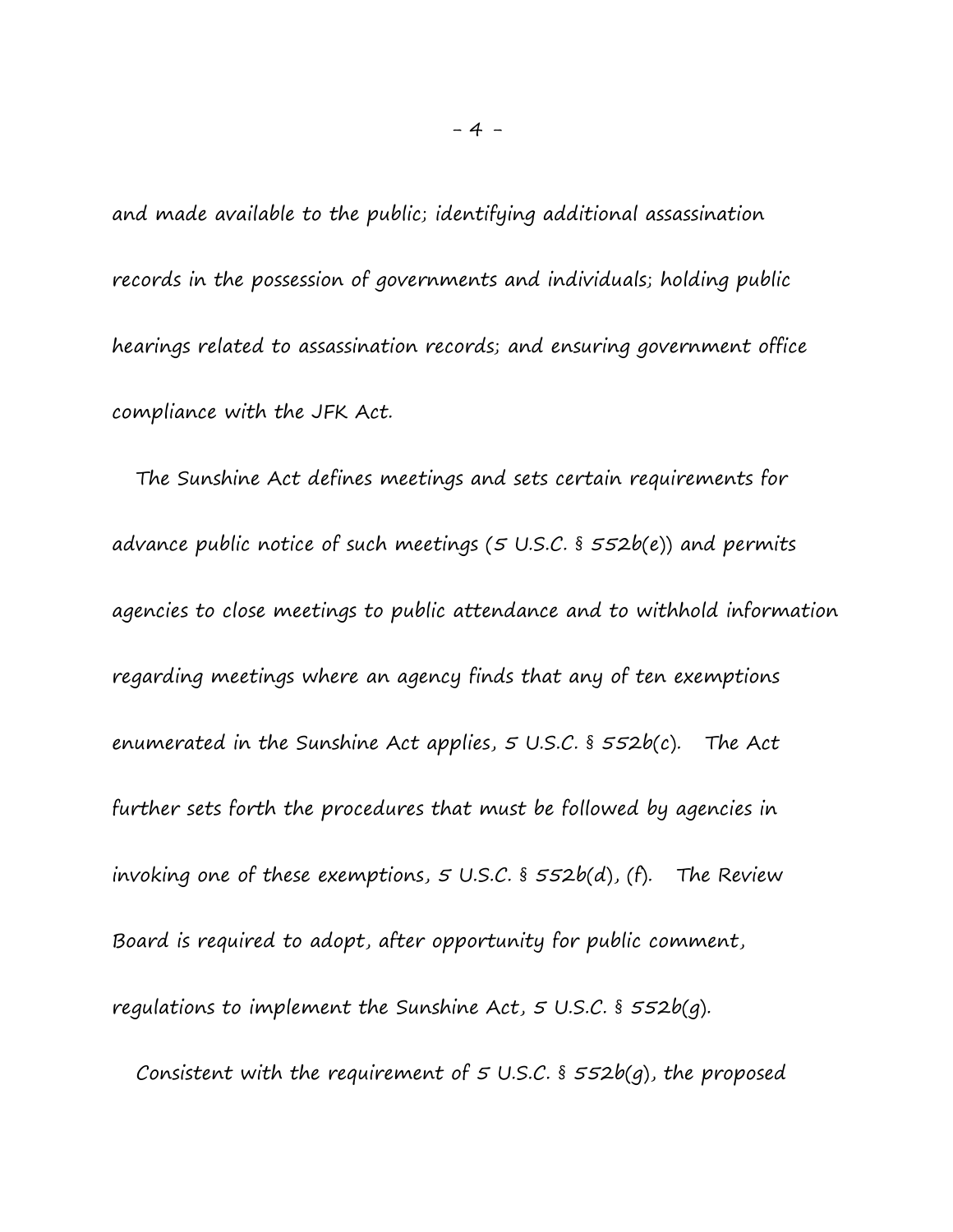regulations implement the provisions of  $5$  U.S.C. §  $552b(b)$ -(f). This NPRM has been made following a review of the Sunshine Act, regulations promulgated and implemented by other collegial bodies under the Sunshine Act, and the opinion of the Supreme Court of the United States in FCC v. ITT World Communications, Inc., 466 U.S. 463 (1984). The proposed regulations are intended to follow the exemptions set forth in the Sunshine Act and to implement fully the Sunshine Act's procedural requirements regarding public notice of meetings, availability of transcripts or other records of meetings, and closure of meetings.

## **Paperwork Reduction Act Statement**

 The proposed rule is not subject to the provisions of the Paperwork Reduction Act of 1980 (44 U.S.C. § 3501, et sea.) because it does not contain any information collection requirements with the meaning of 44 U.S.C. § 3502(4).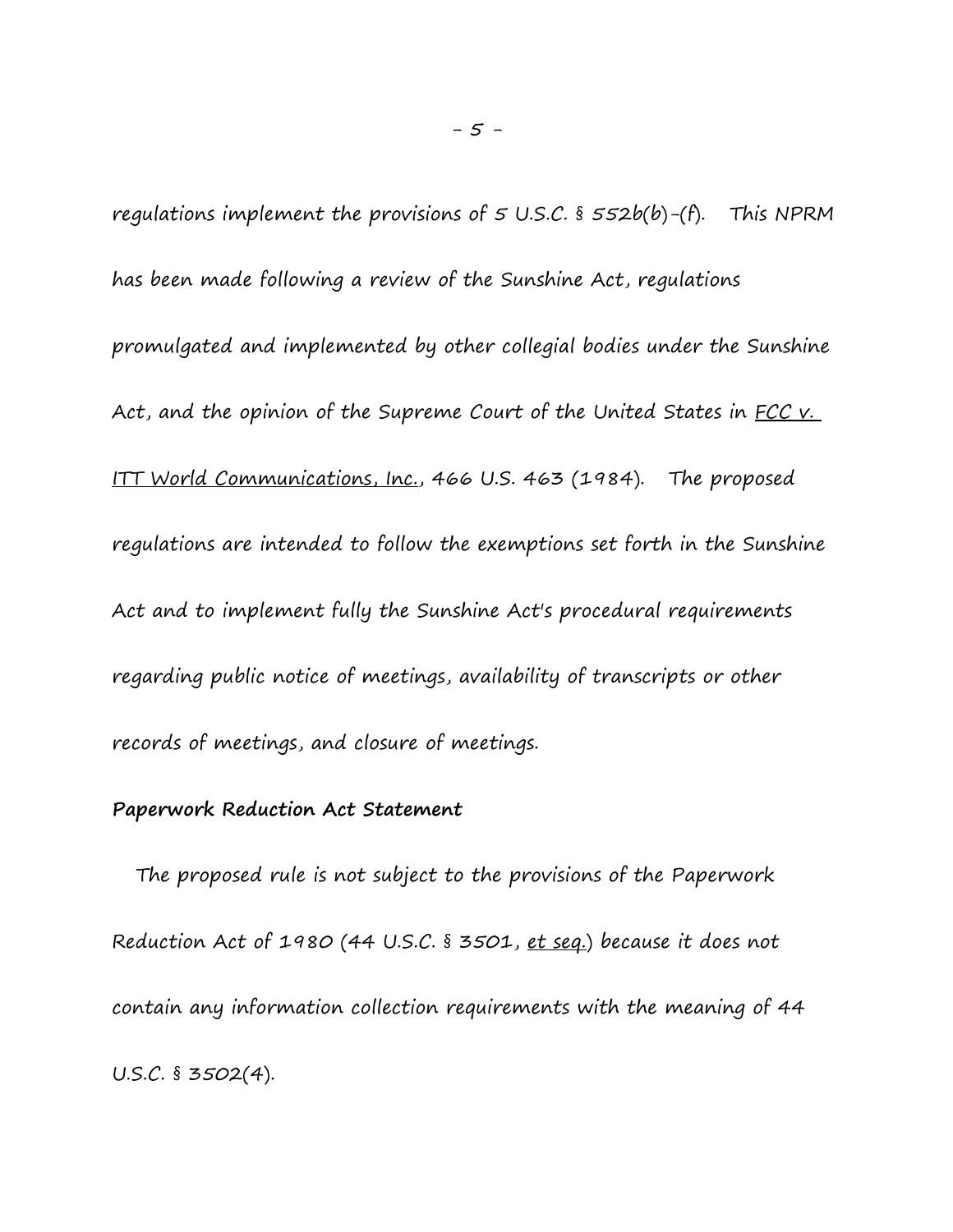## **Regulatory Flexibility Act Certification**

 As required by the Regulatory Flexibility Act of 1980, 5 U.S.C. § 601-12, the Review Board certifies that this rule, if adopted, will not have a significant economic impact upon a substantial number of small entities and that a regulatory flexibility analysis need not be prepared. 5 U.S.C. § 605(b). The proposed rule would not impose any obligations, including any obligations on "small entities," as set forth in  $5$  U.S.C. § 601(3) of the Regulatory Flexibility Act, or within the definition of "small business," as found in 15 U.S.C. § 632, or within the Small Business Size Standards in regulations issued by the Small Business Administration and codified in 13 CFR part 121. Since the impact of the proposed rule is confined to the Review Board, the proposed rule does not fall within the purview of the Regulatory Flexibility Act.

**List of the Subjects in 36 CFR Part 1405**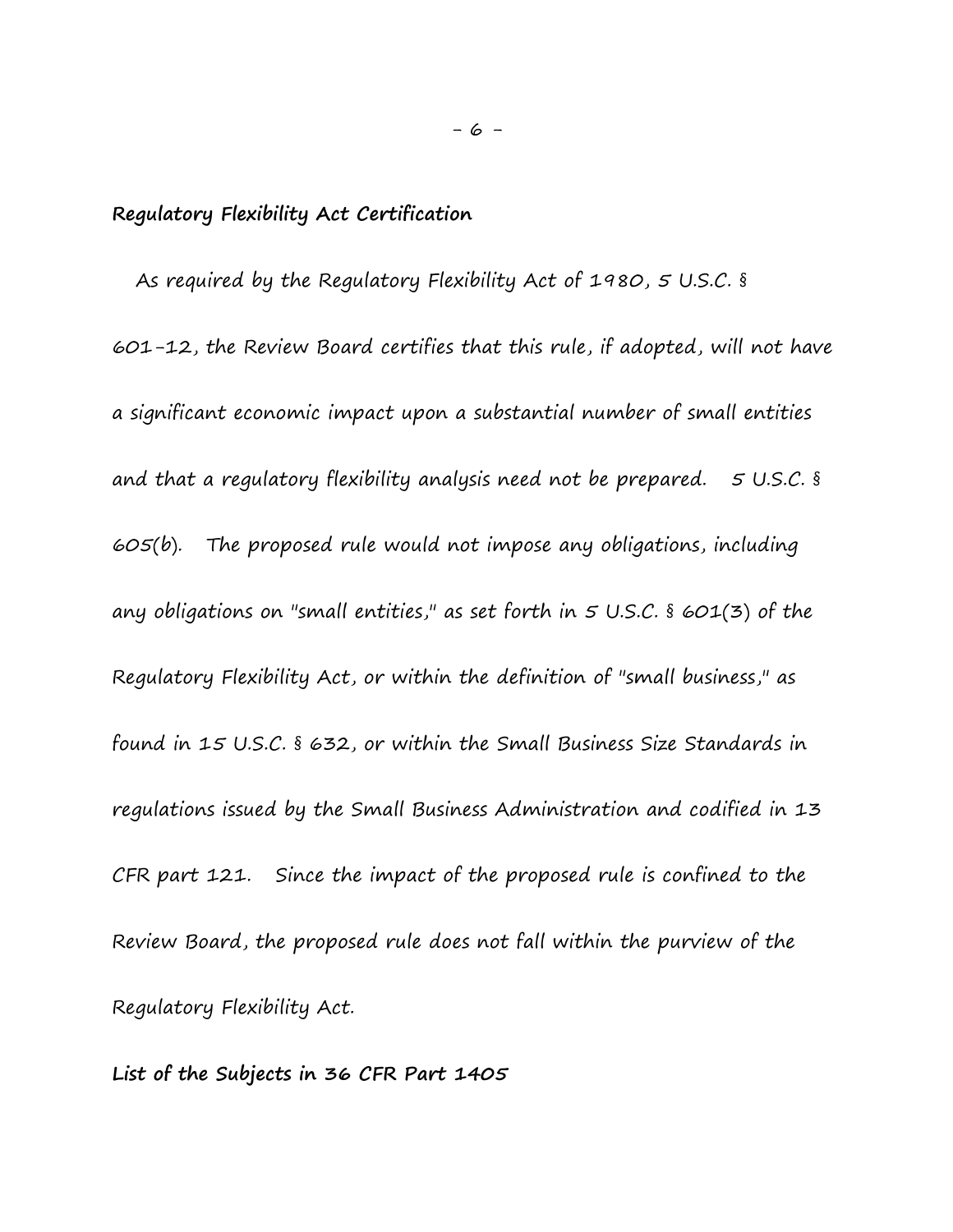Sunshine Act; JFK Act.

## **The Proposed Regulations**

Title 36 of the Code of Federal Regulations is proposed to be amended by

establishing at chapter 14 part 1405 to read as follows:

**Chapter 14--Assassination Records Review Board**

**PART 1405 -RULES IMPLEMENTING THE GOVERNMENT IN THE** 

#### **SUNSHINE ACT**

Sec.

- 1405.1 Applicability.
- 1405.2 Definitions.
- 1405.3 Open meetings requirement.

1405.4 Grounds on which meetings may be closed or information may be withheld.

1405.5 Procedures for closing meetings, or withholding information,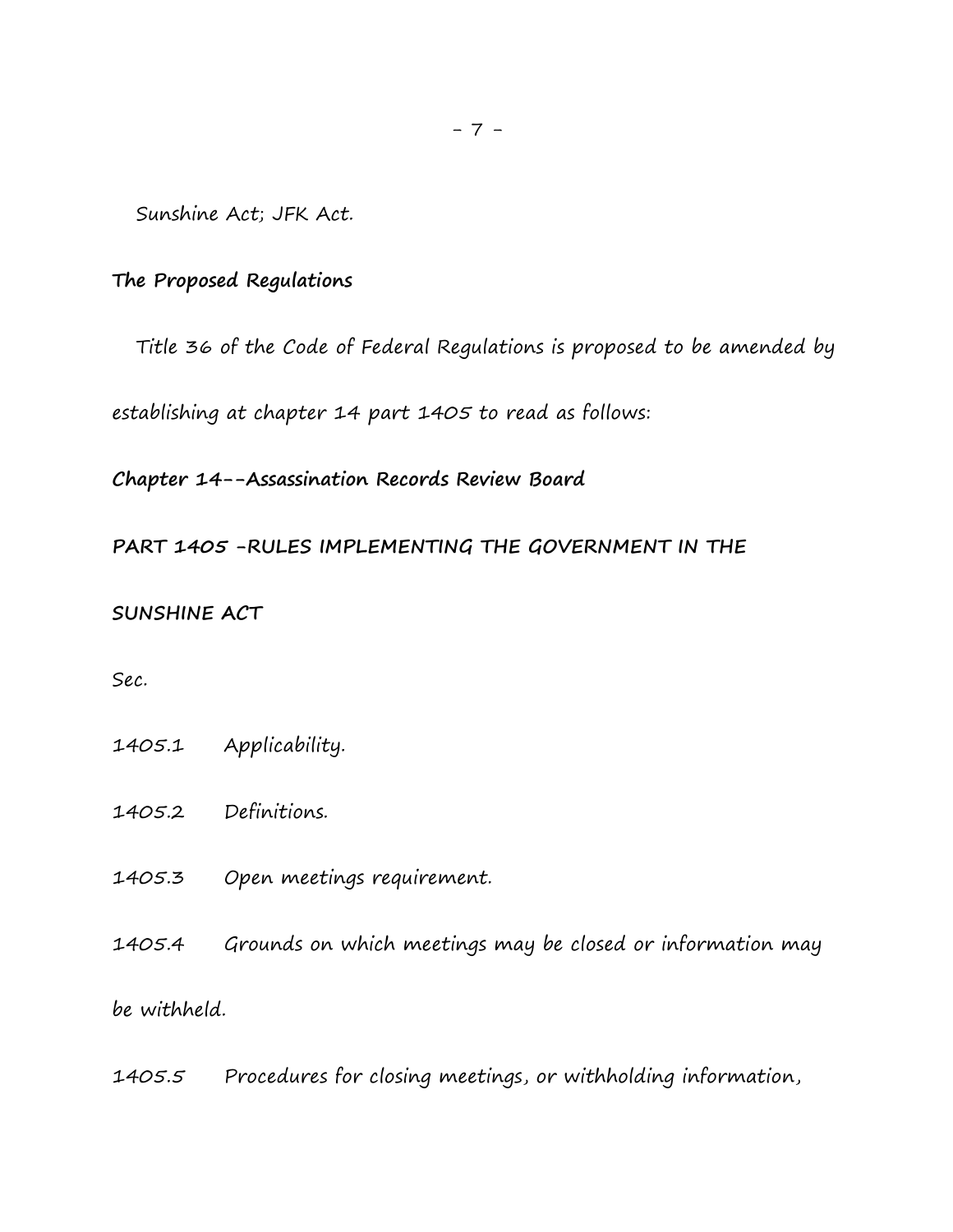and requests by affected persons to close a meeting.

1405.6 Procedures for public announcement of meetings.

1405.7 Changes affecting a meeting following the public announcement of a meeting.

1405.8 Availability and retention of transcripts, recordings, and minutes and applicable fees.

1405.9 Severability.

Authority: 5 U.S.C. § 552b; 44 U.S.C. § 2107.

#### § 1405.1 Applicability.

 (a) This part implements the provisions of the Government in the Sunshine Act (5 U.S.C. § 552b). These procedures apply to meetings of the Review Board. The Review Board may waive the provisions set forth in this Part to the extent authorized by law.

(b) Requests for all documents other than the transcripts, recordings,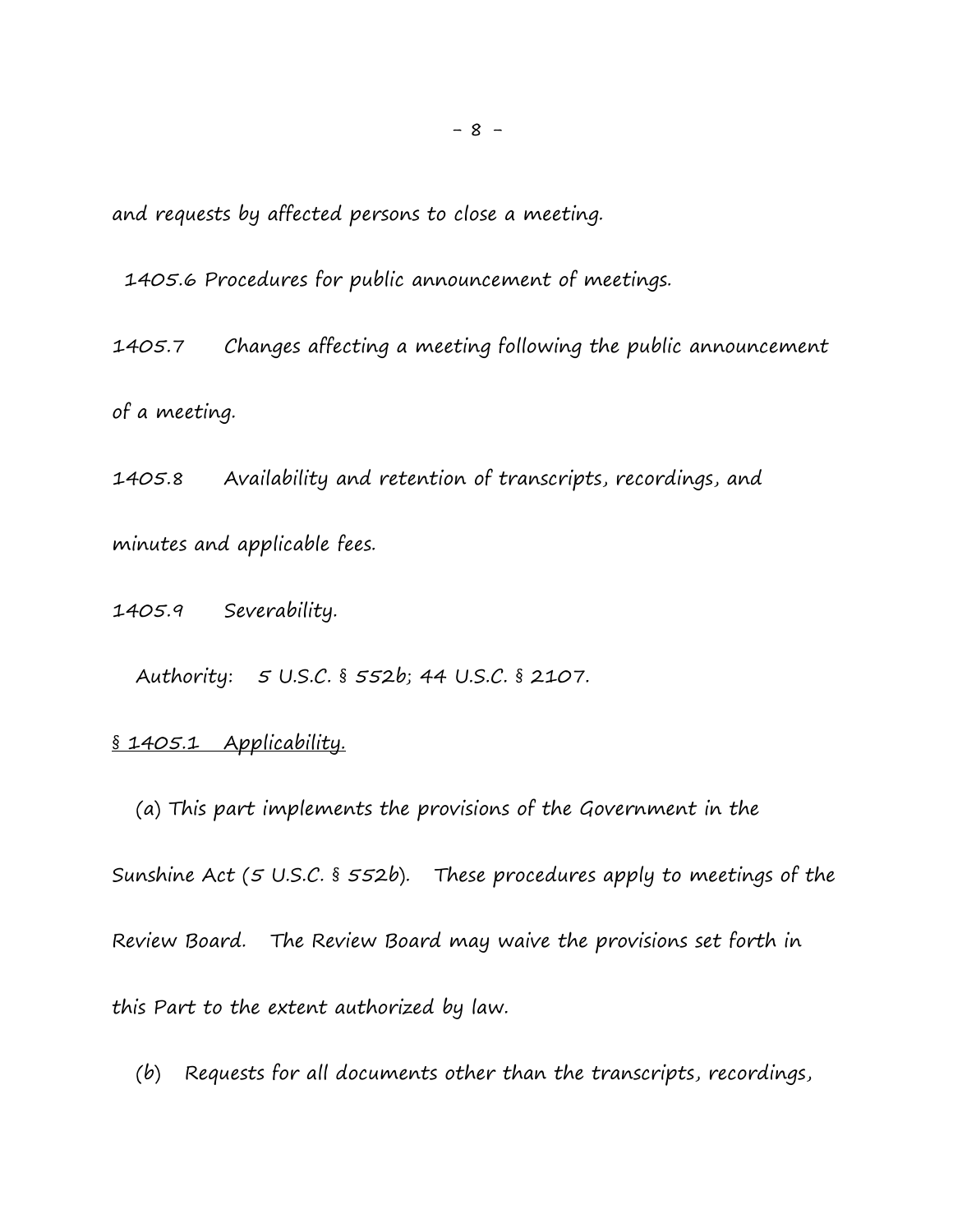and minutes described in 1405.8 shall be governed by Review Board regulations pursuant to the Freedom of Information Act (5 U.S.C. § 552).

# § 1405.2 Definitions.

As used in this part:

 Review Board means the Assassination Records Review Board created pursuant to 44 U.S.C. § 2107, sec. 7.

 Chairperson means the Member elected by the Board to serve in said position pursuant to 44 U.S.C. § 2107, sec. 7(f).

 General Counsel means the Review Board's principal legal officer, or an attorney serving as Acting General Counsel.

 Government office means any office of the Federal Government that has possession or control of assassination records as set forth in 44 U.S.C. § 2107, sec. 3(5).

Meeting means the deliberations of three or more Members where such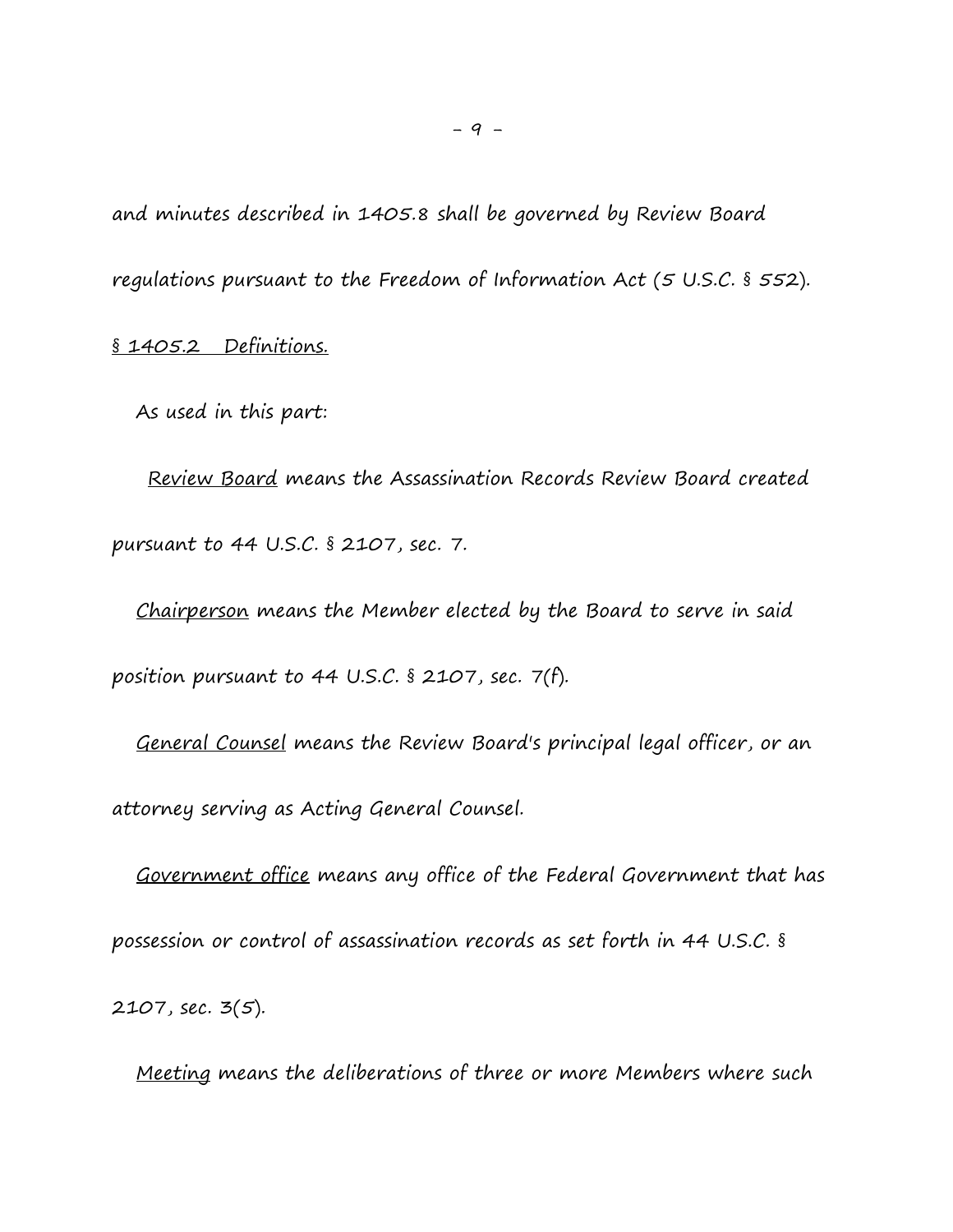deliberations determine or result in the joint conduct or disposition of official Review Board business. A meeting does not include:

 (1) Notation voting or similar consideration of business, whether by circulation of material to the Members individually in writing or by a polling of the Members individually by telephone.

(2) Action by three or more Members to:

 (i) Open or to close a meeting or to release or to withhold information pursuant to § 1405.5;

(ii) Set an agenda for a proposed meeting;

 (iii) Call a meeting on less than seven days' notice as permitted by § 1405.6(b); or

 (iv) Change the subject matter or the determinations to open or to close a publicly announced meeting under § 1405.7(b).

(3) A session attended by three or more Members for which the purpose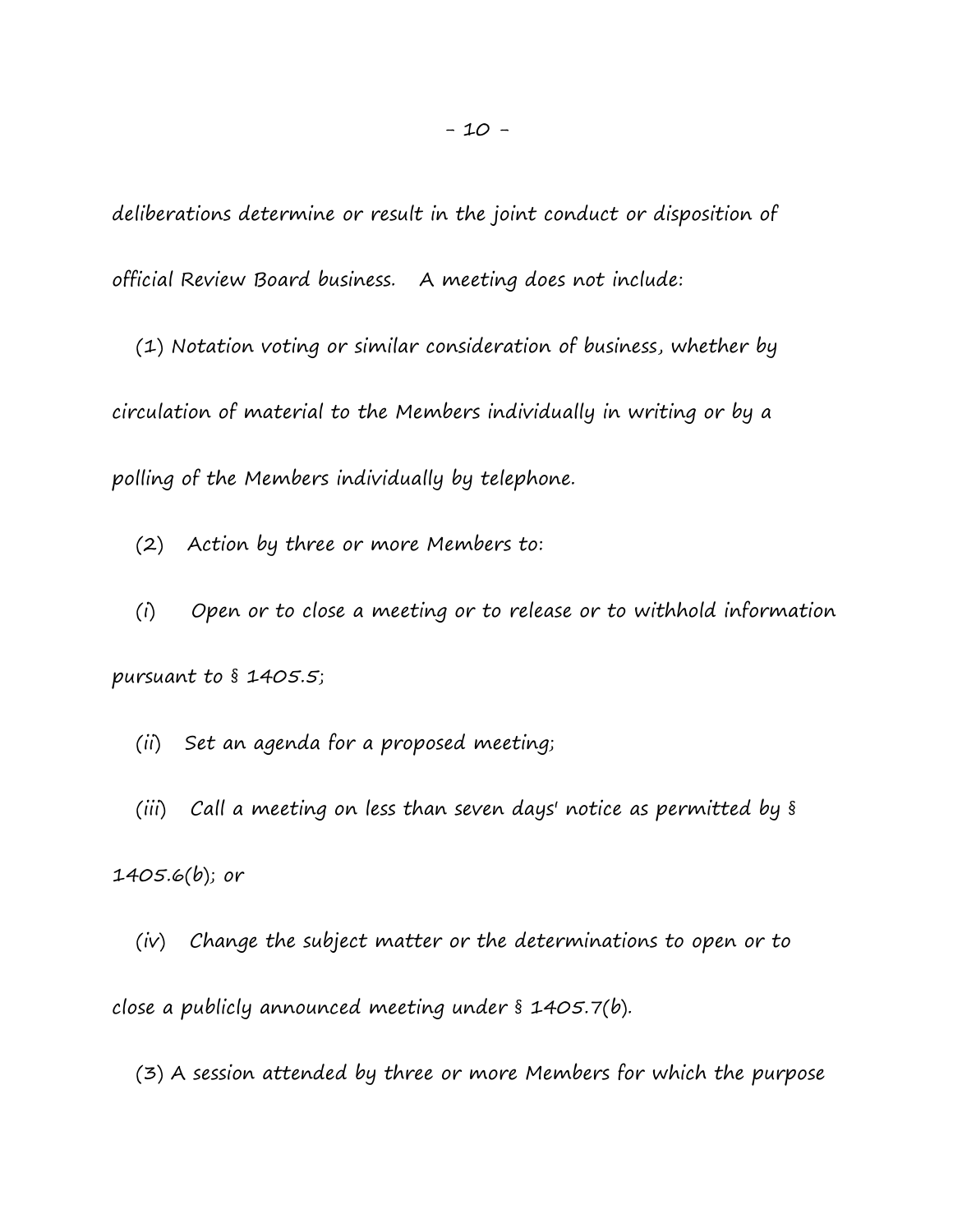is to receive briefings from the Review Board's staff or expert consultants, provided that members of the Review Board do not engage in deliberations at such sessions that determine or result in the joint conduct of disposition of official Review Board business on such matters.

 (4) A session attended by three or more Members for which the purpose is to receive informational briefings from representatives of government offices discussing classified or otherwise restricted information in accordance with the provisions of the JFK Act, provided that Members of the Review Board do not engage in deliberations at such sessions that determine or result in the joint conduct of disposition of official Review Board business on such matters.

 (5) A gathering of three or more Members for the purpose of holding informal preliminary discussions or exchanges of views, but that does not effectively predetermine official Review Board action.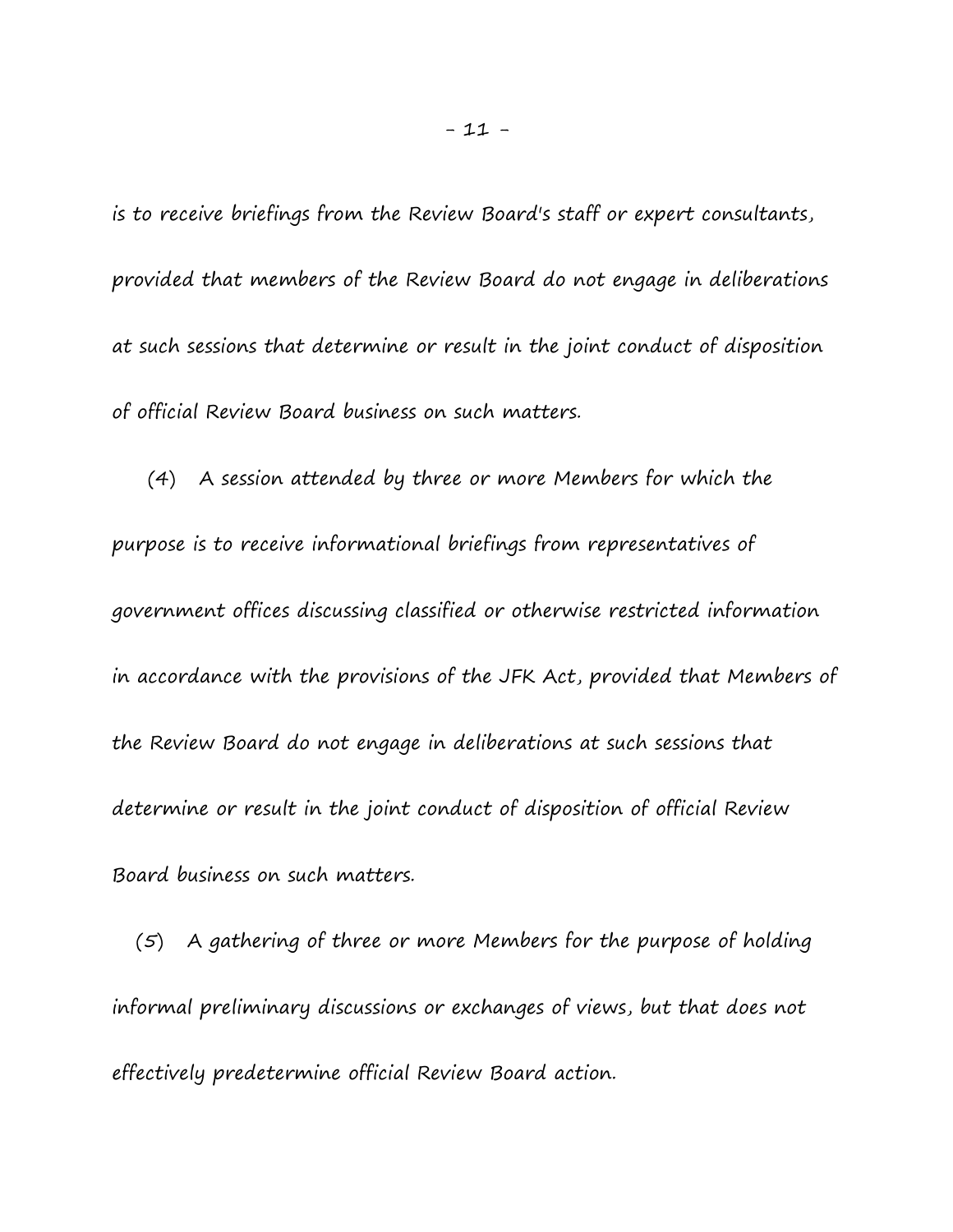Member means a current member of the Review Board as provided by law.

 Presiding Officer means the Chairperson or any other Member authorized by the Review Board to preside at a meeting.

#### § 1405.3 Open meetings requirement.

 Any meetings of the Review Board, as defined in § 1405.2, shall be conducted in accordance with this part. Except as provided in § 1405.4, the Review Board's meetings, or portions thereof, shall be open to public observation.

§ 1405.4 Grounds on which meetings may be closed or information may be withheld.

 A meeting may be closed when the Review Board properly determines that an open meeting would disclose information that may be withheld under the criteria enumerated below. Similarly, information that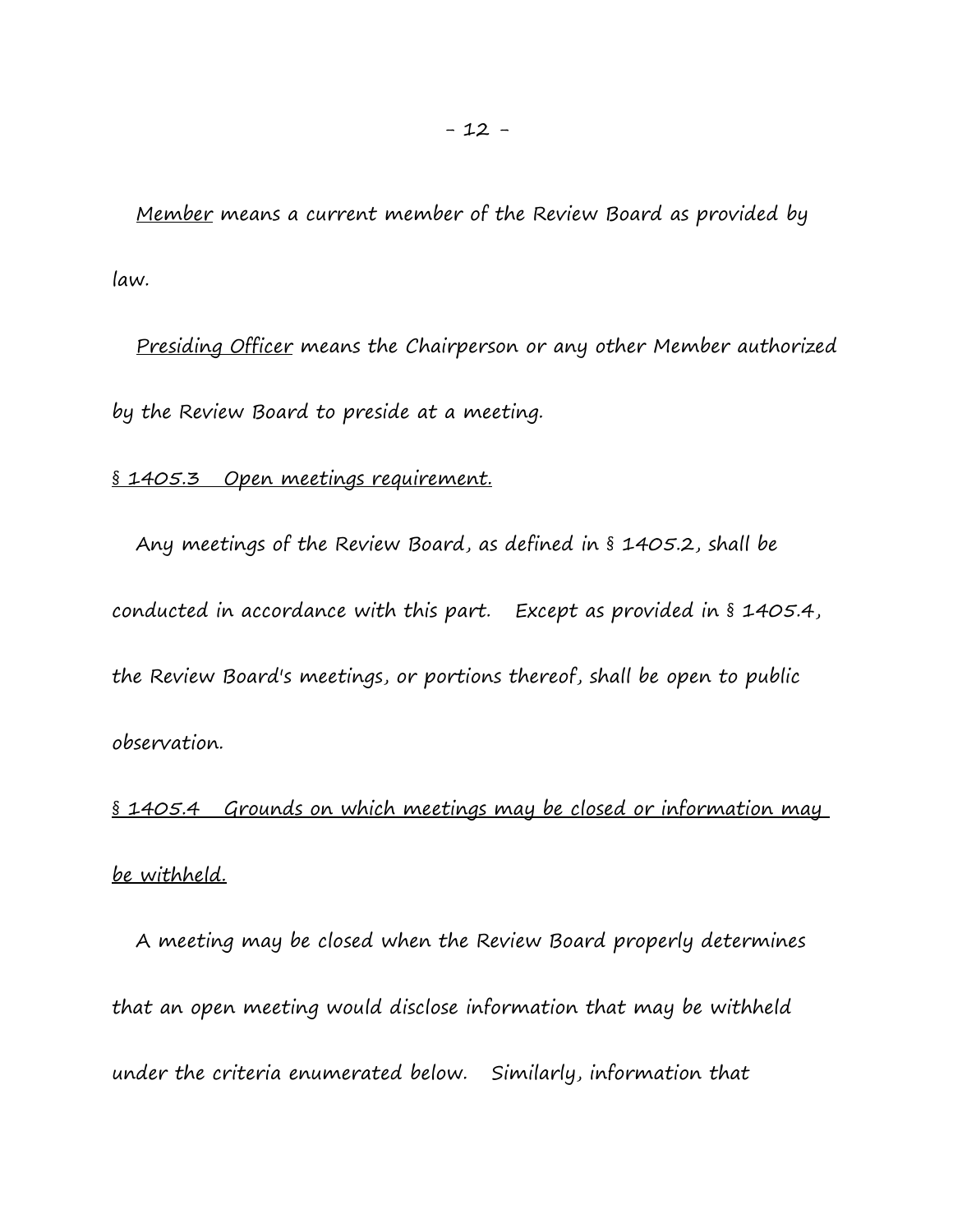otherwise would be required to be disclosed under §§ 1405.5, 1405.6, and 1405.7 may also be withheld under these criteria. All records of closed meetings shall, however, be disclosed at a future date consistent with the terms and requirements of the JFK Act. The criteria for closing meetings are whether information disclosed at such meetings is likely to:

(a) Disclose matters that are:

 (1) specifically authorized under criteria established by an Executive Order to be kept secret in the interests of national defense or foreign policy; and

(2) in fact properly classified pursuant to such Executive order;

 (b) Relate solely to the internal personnel rules and practices of the Review Board;

 (c) Disclose matters specifically exempted from disclosure by statute (other than 5 U.S.C. § 552), provided that such statute: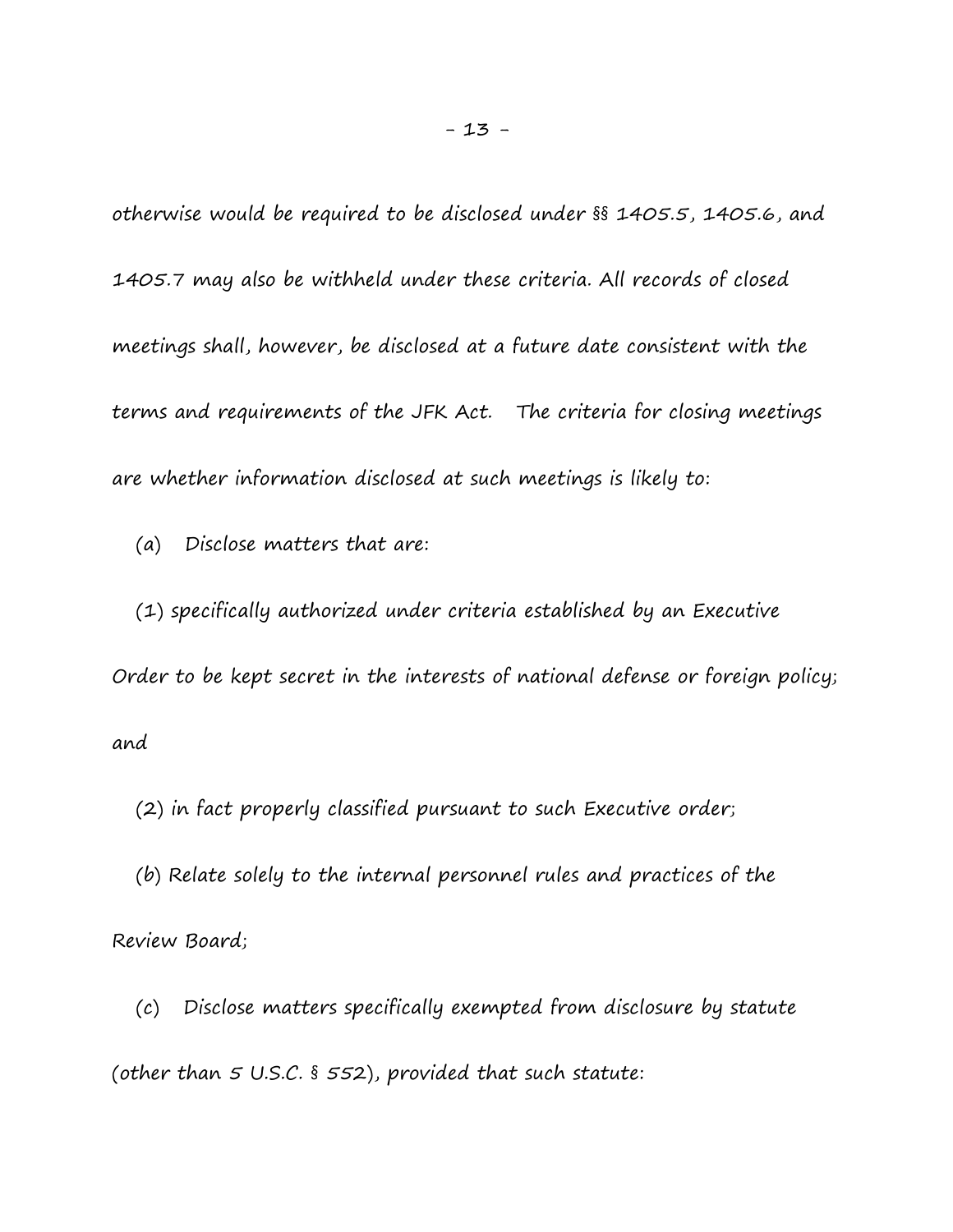(1) requires that the matters be withheld from the public in such a manner as to leave no discretion on the issue; or

 (2) establishes particular criteria for withholding or refers to particular types of matters to be withheld.

 (d) Disclose trade secrets and commercial or financial information obtained from a person and is privileged or confidential;

 (e) Involve accusing any person of a crime, or formally censuring any person;

 (f) Disclose information of a personal nature where disclosure would constitute a clearly unwarranted invasion of personal privacy;

 (g) Disclose investigatory records compiled for law enforcement purposes, or information which, if written, would be contained in such records, but only to the extent that the production of such records or information would: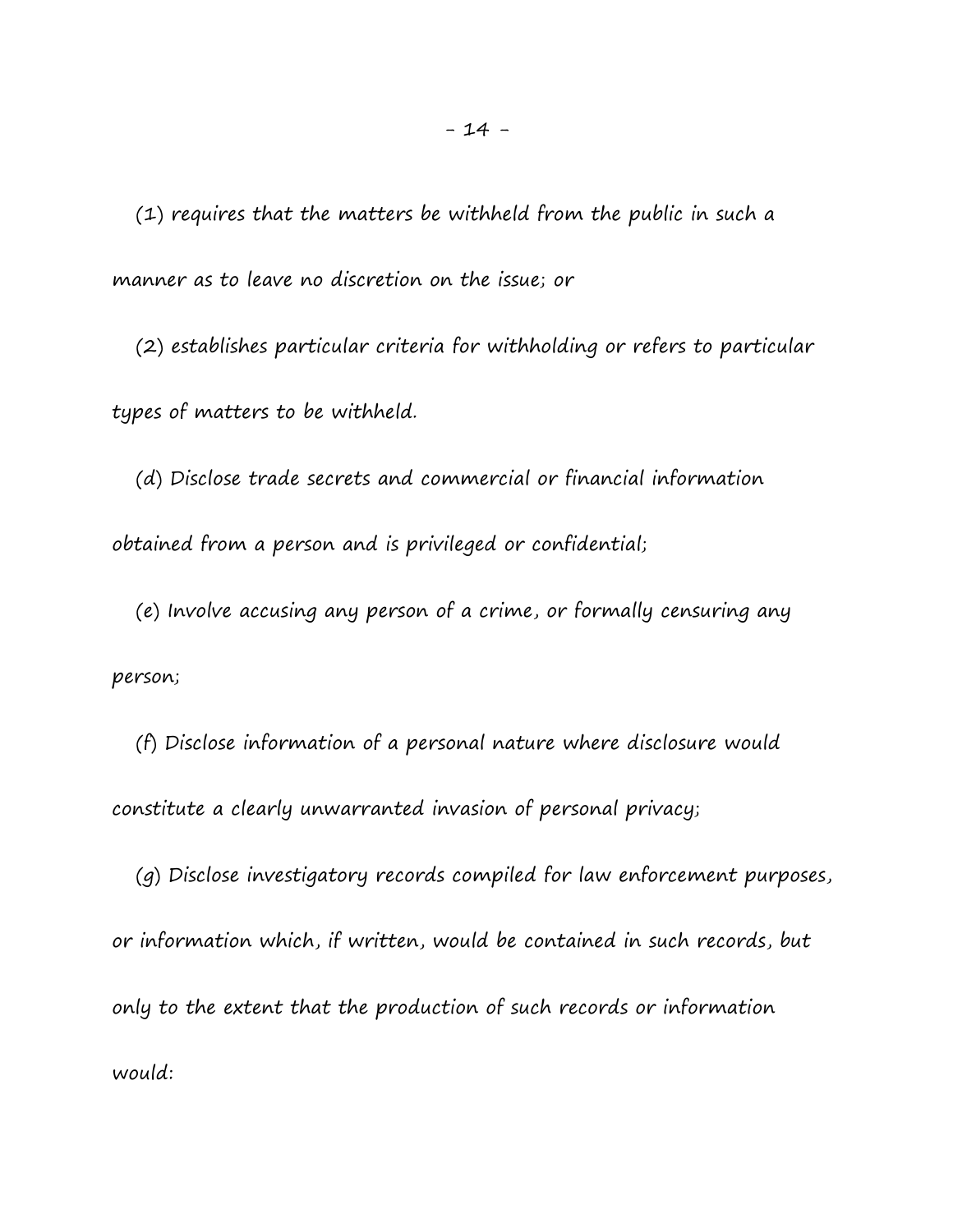(1) interfere with enforcement proceedings;

 (2) deprive a person of a right to a fair trial or an impartial adjudication;

(3) constitute an unwarranted invasion to personal privacy;

 (4) disclose the identity of a confidential source and, in the case of a record compiled by a criminal law enforcement authority in the course of a criminal investigation, or by an agency conducting a lawful national security intelligence investigation, confidential information furnished only by the confidential source;

(5) disclose investigative techniques and procedures; or

(6) endanger the life or physical safety of law enforcement personnel;

 (h) Specifically concern the Review Board's issuance of a subpoena, or the Review Board's participation in a civil action or proceeding, an action in a foreign court or international tribunal, or an arbitration, or the initiation,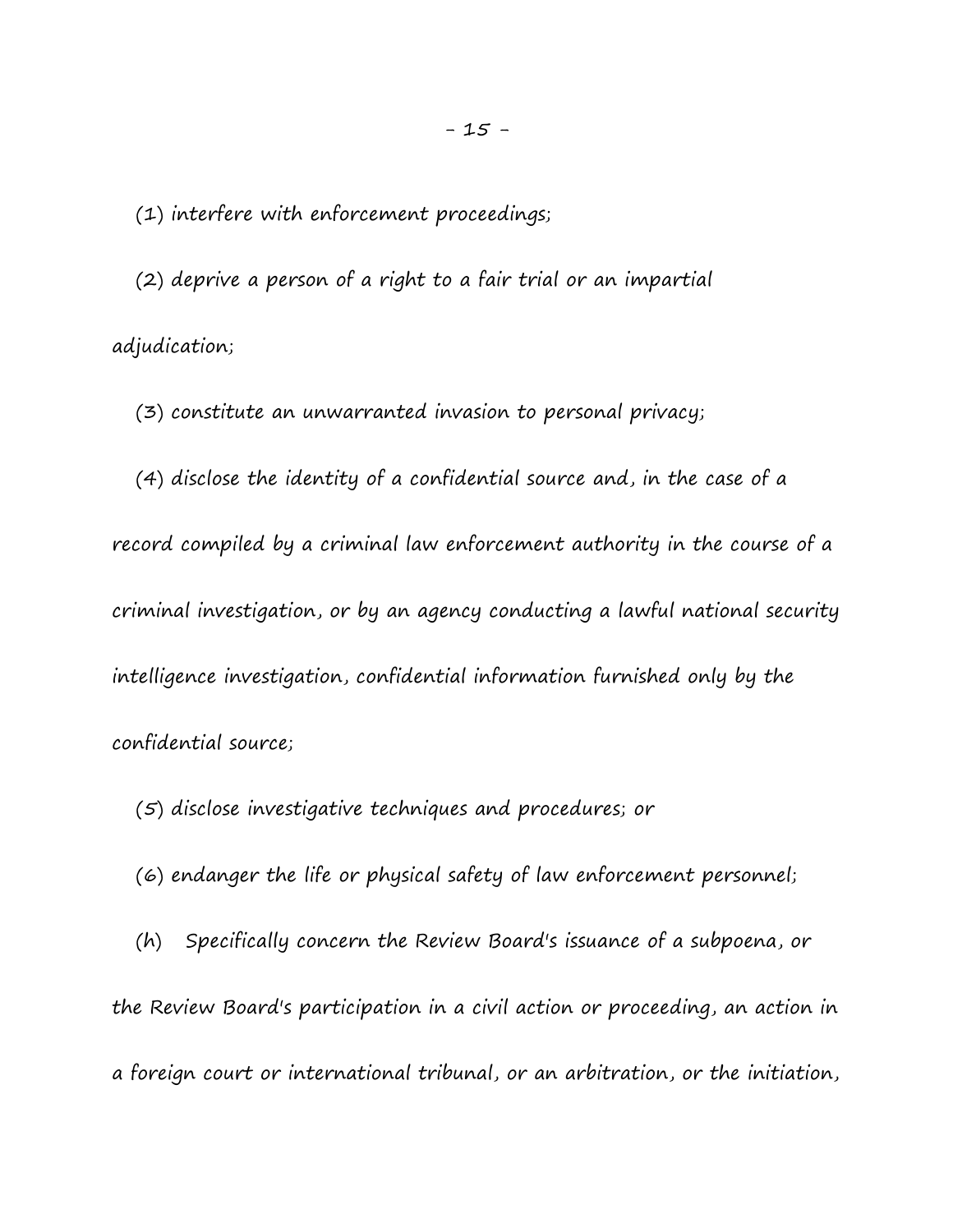conduct, or disposition by the Review Board of a particular case of formal agency adjudication pursuant to the procedures in 5 U.S.C. § 554 or otherwise involving a determination on the record after opportunity for a hearing; or

 (i) Disclose other information for which the Sunshine Act provides an exemption to the open meeting requirements of the Act.

§ 1405.5 Procedures for closing meetings, or withholding information, and requests by affected persons to close a meeting.

 (a) A majority of all Members may vote to close a meeting or withhold information pertaining to that meeting. A separate vote shall be taken with respect to each action under § 1405.4. A majority of the Review Board may act by taking a single vote with respect to a series of meetings, a portion or portions of which are proposed to be closed to the public, or with respect to any information concerning such series of meetings, so long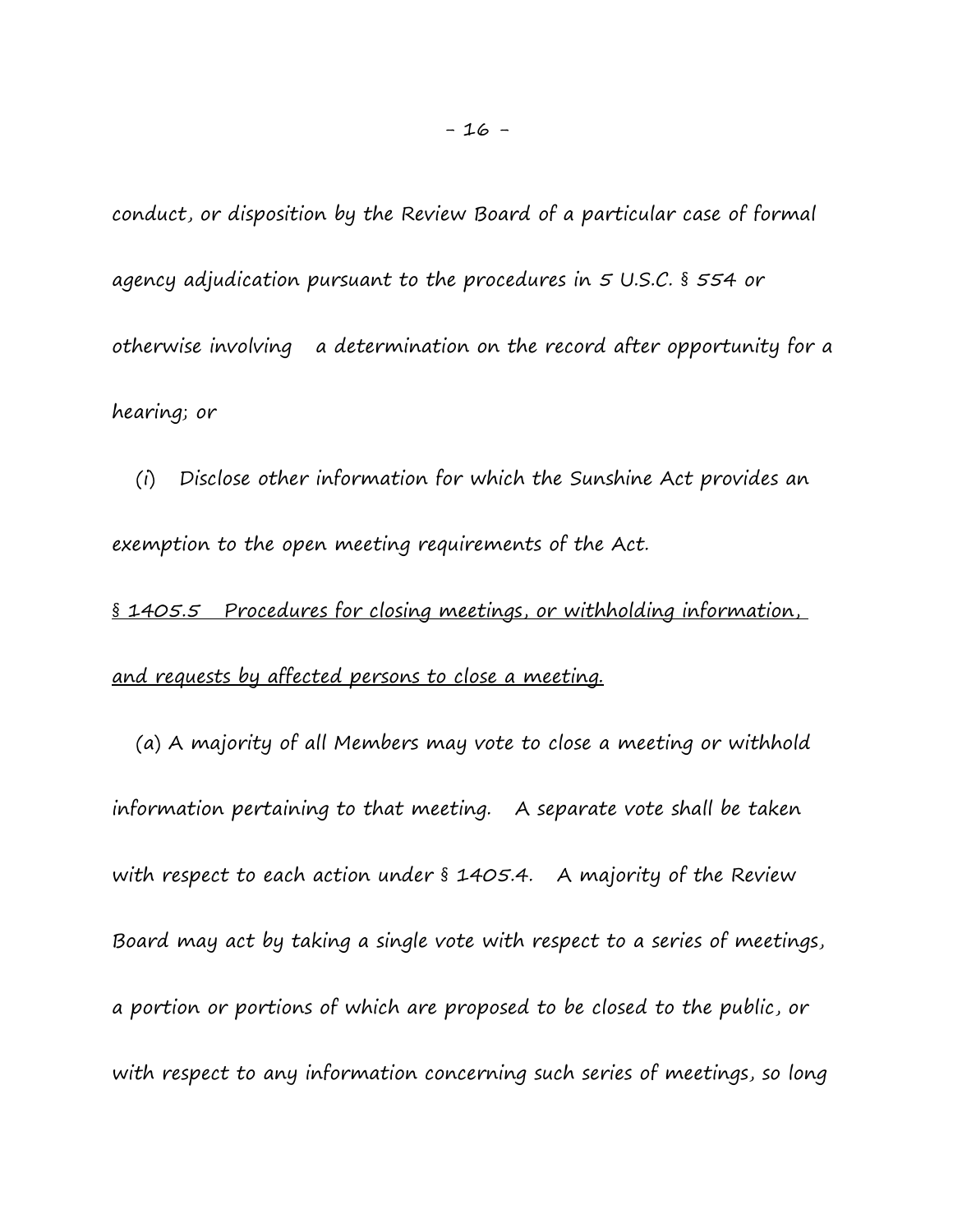as each meeting in such series involves the same particular matters and is scheduled to be held no more than thirty days after the initial meeting in such series. Each Member's vote under the paragraph shall be recorded and no proxies shall be permitted.

 (b) Any person whose interests may be directly affected if a portion of a meeting is open may request the Review Board to close that portion of the meeting on the grounds referred to in § 1405.4 (e), (f), or (g). Requests, with reasons in support thereof, should be submitted to the Office of the General Counsel, Assassination Records Review Board, 600 E Street, N.W., 2nd Floor, Washington, D.C. 20530. On the motion of any Member, the Review Board shall determine by recorded vote whether to grant the request.

 (c) Within one working day of any vote taken pursuant to this section, the Review Board shall make publicly available a written copy of such vote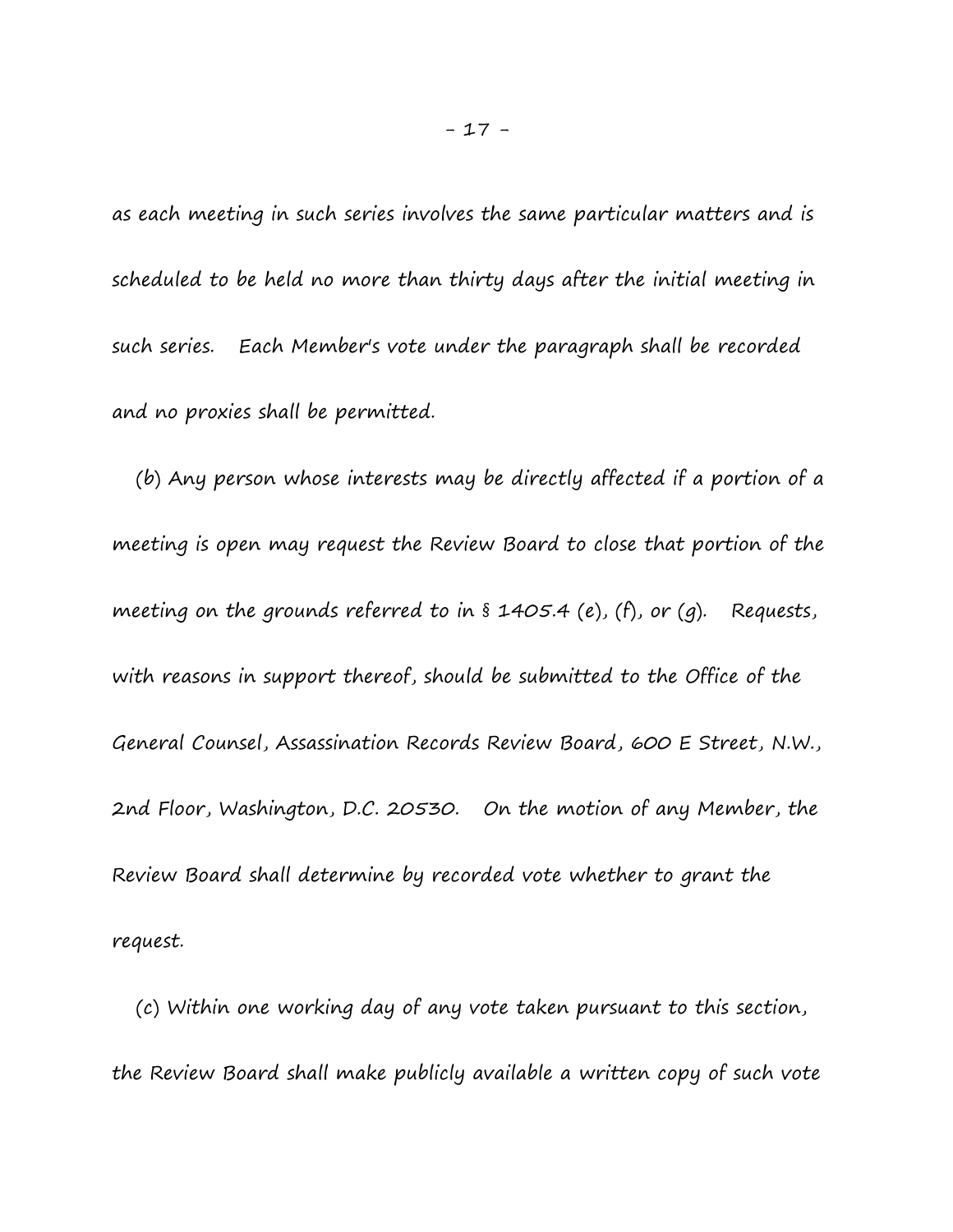reflecting the vote of each Member on the question. If a portion of a meeting is to be closed to the public, the Review Board shall make available a full written explanation of its action closing the meeting (or portion thereof) and a list of all persons expected to attend the meeting and their affiliation.

 (d) For each closed meeting, the General Counsel shall publicly certify that, in his or her opinion, the meeting may be closed to the public and shall state each relevant exemptive provision. A copy of such certification shall be available for public inspection.

 (e) For each closed meeting, the Presiding Officer shall issue a statement setting forth the time, place, and persons present. A copy of such statement shall be available for public inspection.

 (f) For each closed meeting, with the exception of a meeting closed pursuant to 1405.4(h), the Review Board shall maintain a complete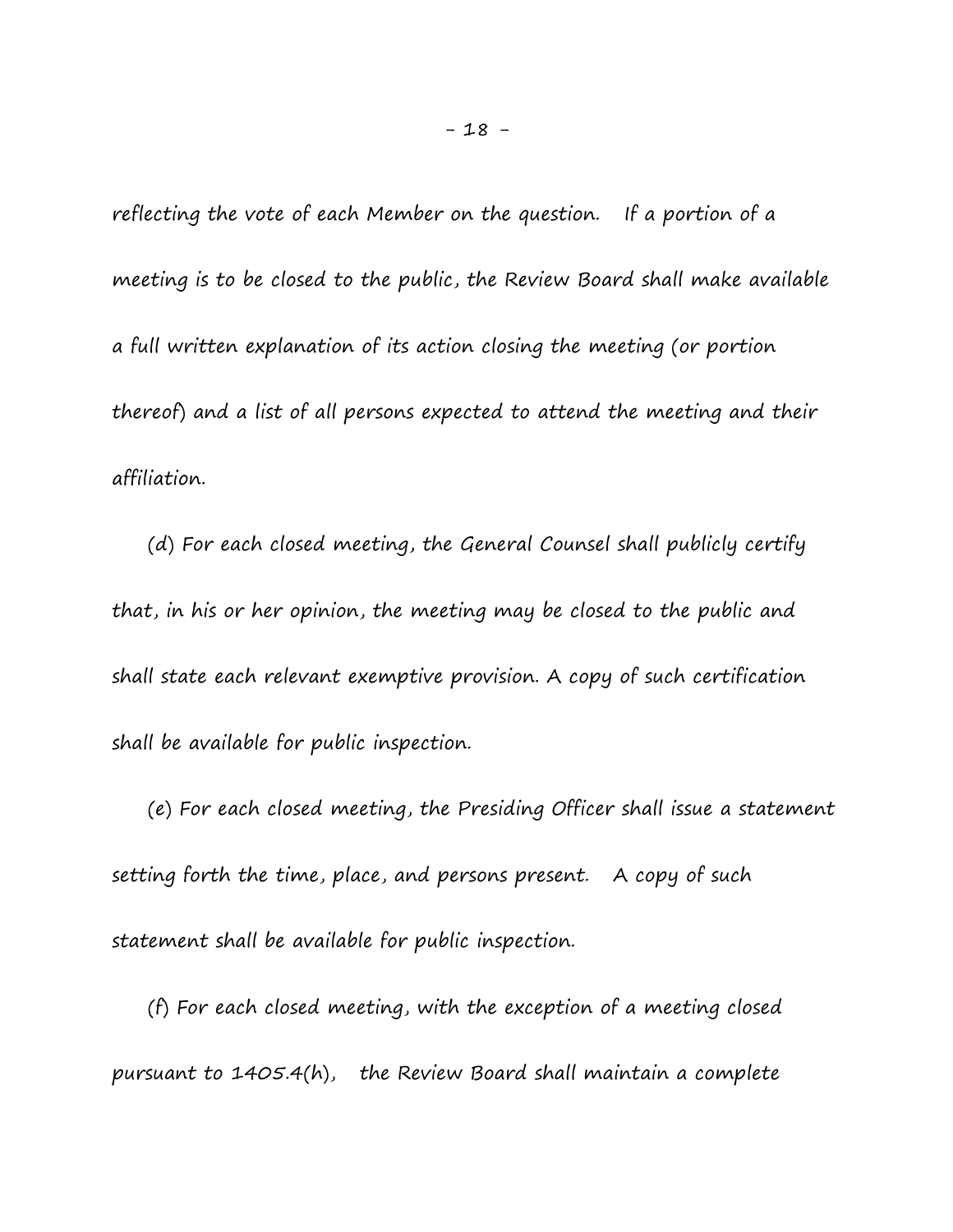transcript or electronic recording adequate to record fully the proceedings of each meeting. For meetings or portions thereof that are closed pursuant to 1405.4(h), the Review Board may maintain a set of minutes in lieu of such transcript or recording. Such minutes shall fully and clearly describe all matters discussed and shall provide a full and accurate summary of any actions taken, and the reasons therefor, including a description of each of the views expressed on any item and the record of any rollcall vote. The records of closed meetings, in addition to all other records of the Review Board, shall be included as permanent records in the JFK Collection at the National Archives as provided by the JFK Act.

## § 1405.6 Procedures for public announcement of meetings.

 (a) For each meeting, the Review Board shall make public announcement, at least one week before the meeting, of the:

(1) Time of the meeting;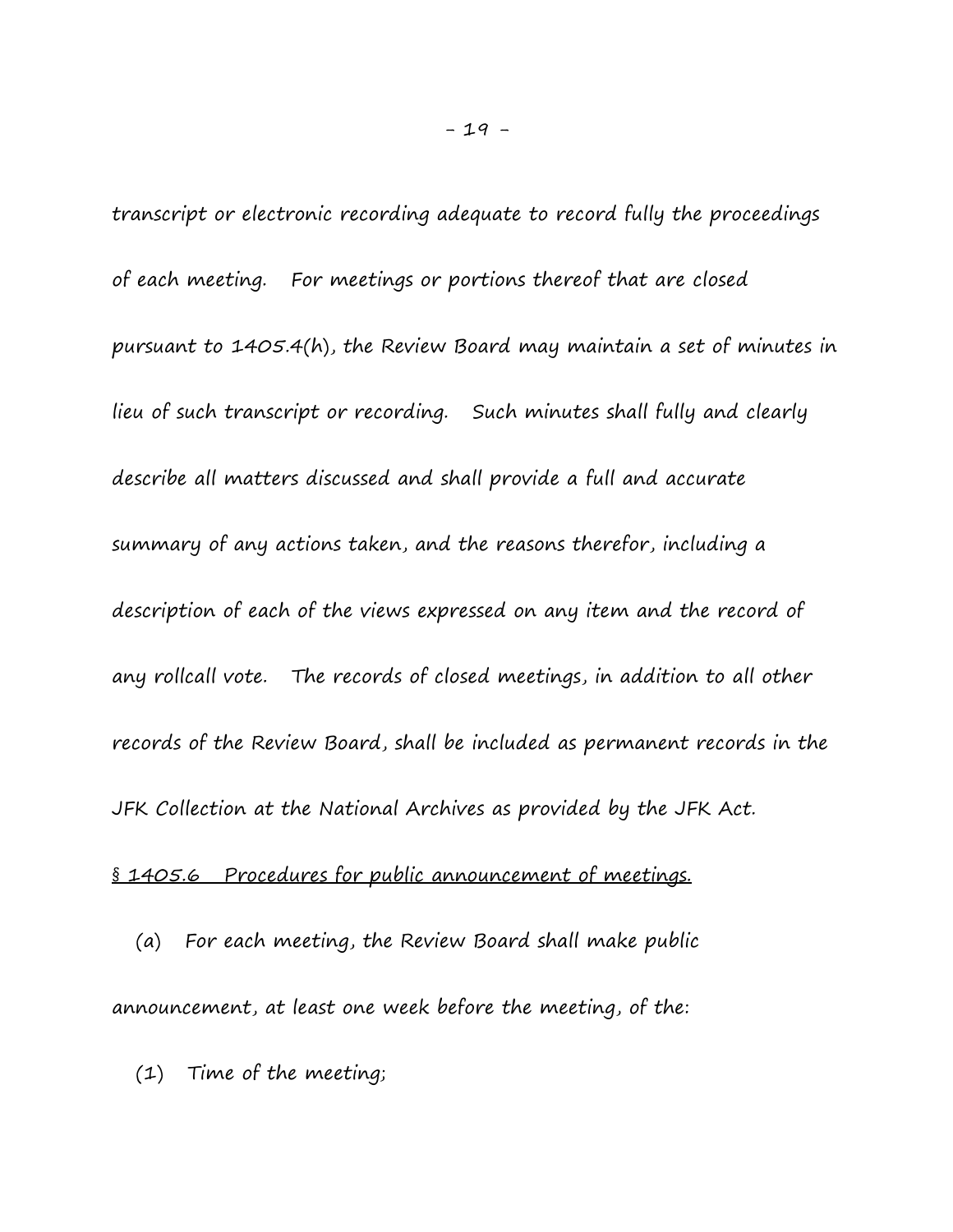(2) Place of the meeting;

(3) Subject matter of the meeting;

(4) Whether the meeting is to be open or closed; and

 (5) The name and business telephone number of the official designated by the Review Board to respond to requests for information about the meeting.

 (b) The one week advance notice required by paragraph (a) of this section may be reduced only if:

 (1) A majority of all Members determines by recorded vote that Review Board business requires that such meeting be scheduled in less than seven days; and

 (2) The public announcement required by paragraph (a) of this section is made at the earliest practicable time.

§ 1405.7 Changes affecting a meeting following the public announcement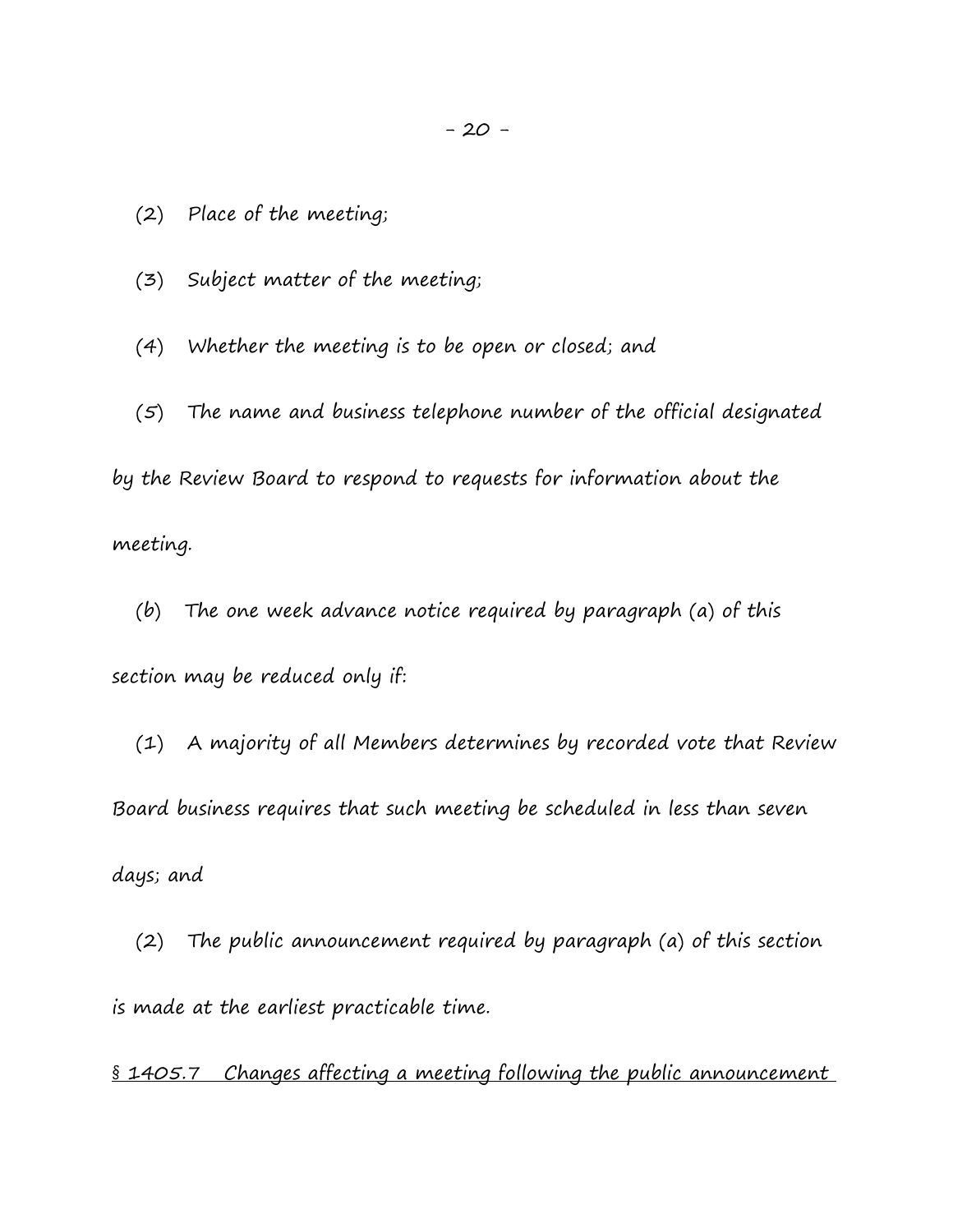### of a meeting.

 (a) After there has been a public announcement of a meeting, the time or place of such meeting may be changed only if the Review Board publicly announces such change at the earliest practicable time. Members need not approve such change by recorded vote.

 (b) After there has been a public announcement of a meeting, the subject matter of such meeting, or the determination of the Review Board to open or to close a meeting or a portion thereof to the public, may be changed only when:

 (1) A majority of all Members determines, by recorded vote, that Review Board business so requires and that no earlier announcement of the change was possible; and

 (2) The Review Board publicly announces such change and the vote of each Member thereof at the earliest practicable time.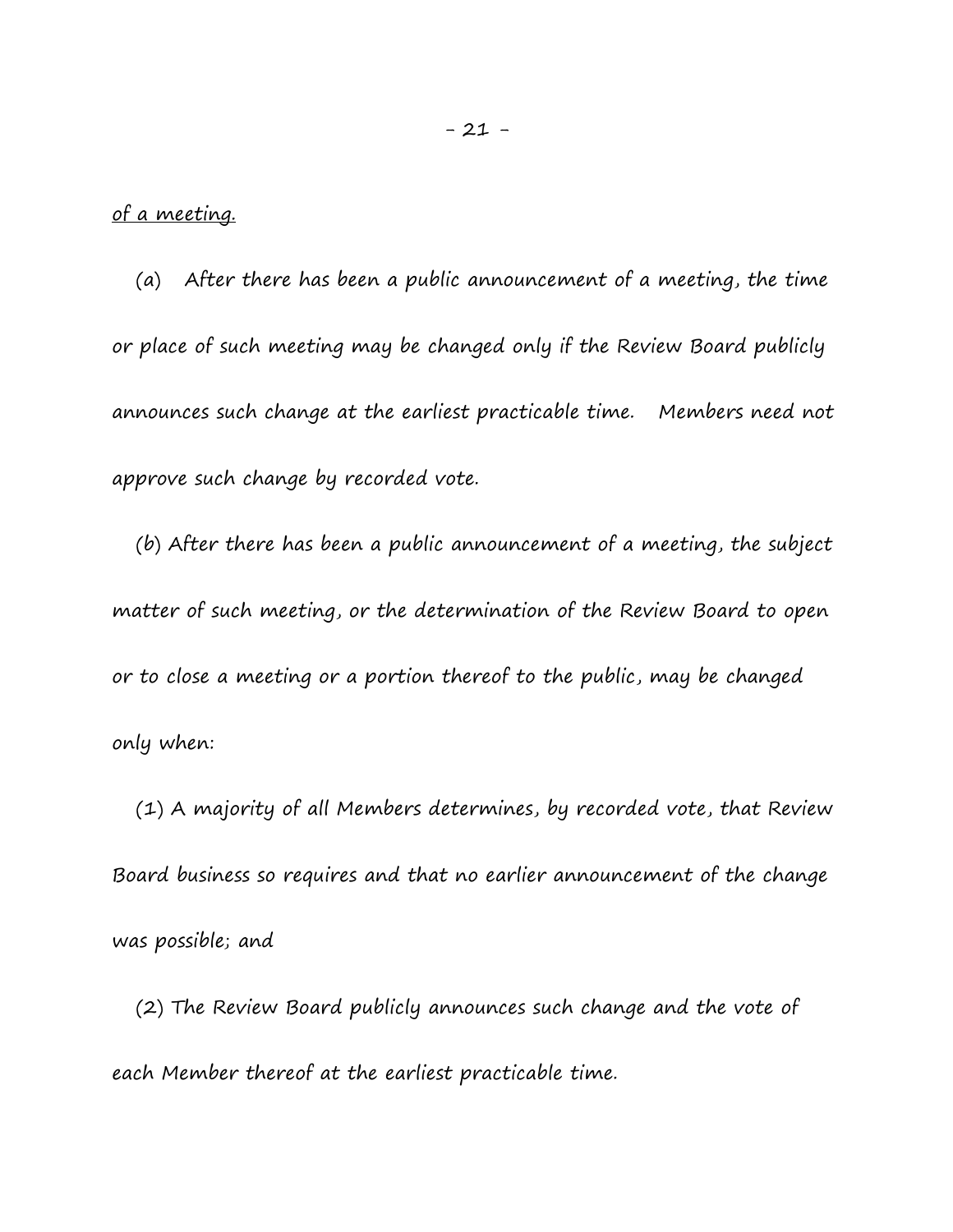(c) The deletion of any subject matter announced for a meeting is not a change requiring the approval of the Review Board under paragraph (b) of this section.

# § 1405.8 Availability and retention of transcripts, recordings, and minutes, and applicable fees.

 In accordance with the provisions of the JFK Act, the Review Board shall retain the transcript, electronic recording, or minutes of the discussion of any item on the agenda or of any testimony received at a closed meeting for inclusion as a permanent record in the JFK Collection at the National Archives. The public shall have access to such records consistent with the terms of the JFK Act. Copies of any nonexempt transcript or minutes, or transaction of such recordings disclosing the identity of each speaker, shall be furnished to any person at the actual cost of transcription or duplication unless otherwise provided by the terms of the JFK Act. If at some later